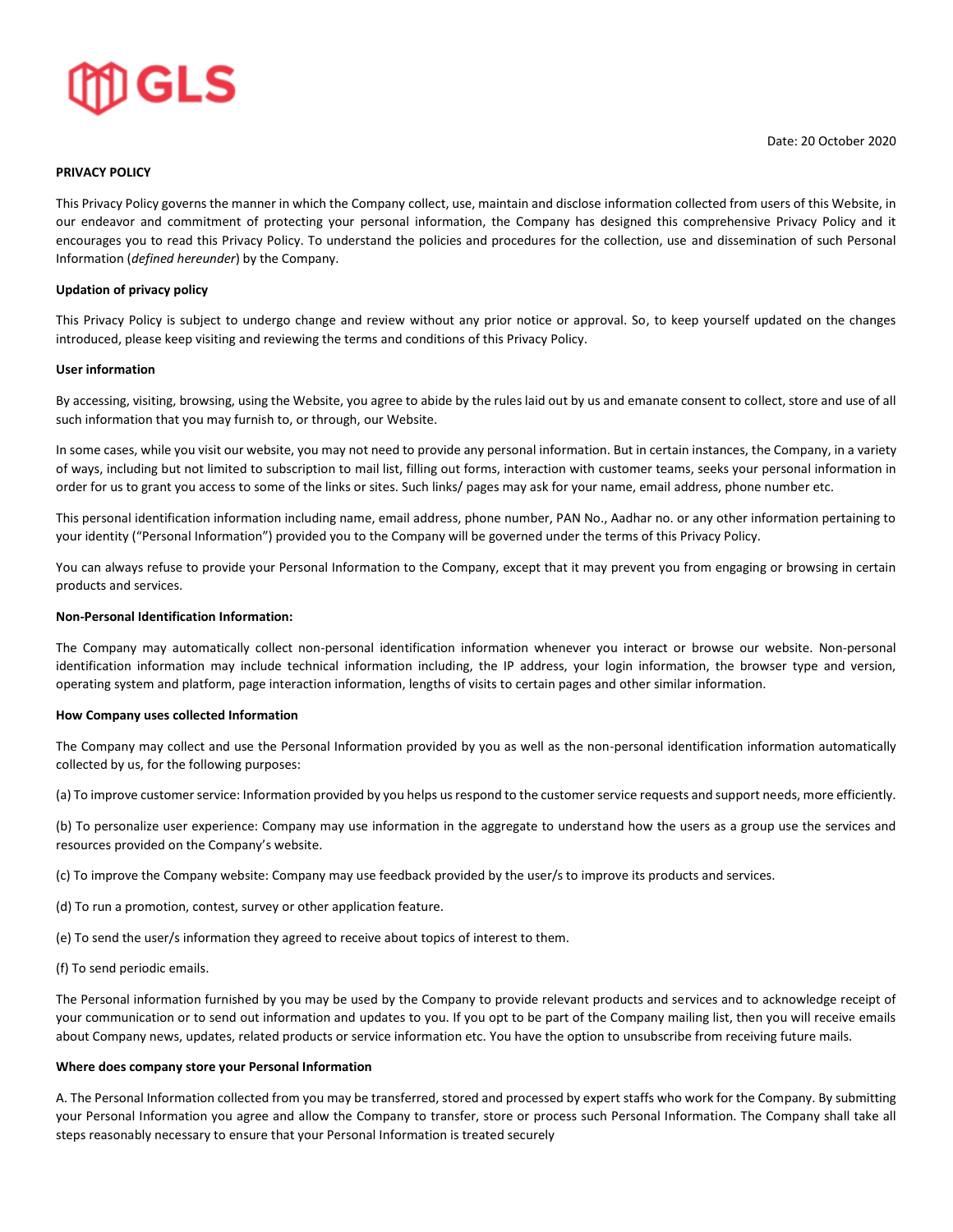B. The Company has devised appropriate technical and organizational measures to guard against unauthorized or unlawful processing, unlawful access of Personal data and accidental loss or destruction of, alteration or damage to, personal data. The security of your Personal Information is of utmost importance to us, but unfortunately, the transmission of information via the internet, or method of electronic storage is not 100% secure. You should take all precautions to safeguard your passwords and any account information that you may have or provide and to employ current virusscanning or firewall software and other security safeguards. You should also log out of your account and close your browser window when you finish your transaction on the website. While the Company strives to use commercially acceptable means to protect your Personal Information, but the Company cannot guarantee absolute security of your Personal Information transmitted to our website and any transmission is at your own risk.

## **Security**

To ensure security while transmitting Personal Information, all the ongoing transmissions between you and the Website servers are encrypted using advanced and standard protocols. The Company also

practices restricted access by its employees and hold them to high levels of confidentiality.

#### **Cookies**

The Company use cookies for security, session continuity, and customization purposes in order to provide you with a good experience when you browse the Company's website. By continuing to access the Company website, you are agreeing to Company's use of cookies. Tracking technologies also used are beacons, tags, and scripts to collect and track Information and to improve, analyze and personalize our content for you. You can instruct your browser to refuse all cookies or to indicate when a cookie is being sent. However, in case of a user opting to reject a cookie, he/she may not be able to gain access to some of the limited services or use some features of the website.

#### **Third-Party Service Providers**

The Company may use third-party service providers ("Service Providers") to monitor and analyze the use of the website. Company may employ third party companies and individuals to facilitate its website, to provide the services on its behalf or to assist the Company in analyzing how various services are used. These third parties have access to your Personal Information only to perform these tasks on behalf of the Company and are obligated not to disclose or use it for any other purpose.

#### **Sharing Personal Information of user/s:**

The Company do not sell, trade, or rent the Personal Information provided by you or automatically collected by us to others. The Company may share generic aggregated demographic information not linked to any Personal Information, with our subsidiaries, business partners, trusted affiliates and advertisers for the purposes outlined above.

#### **Disclosure of Personal Information and/or Non-personal identification information:**

The Company may disclose your Personal Information and/or Non-personal identification information provided under this Privacy Policy, in the following situations:

a) if the Company is required by the applicable laws to do so or if you violate our terms and conditions mentioned in this Privacy Policy;

b) For reasonable purposes specified by any concerned/government authority.

### **Age of Consent:**

By using this website, you represent that you are at least the age of majority as per the applicable laws, or that you are the age of majority as per the applicable laws. If the website is being used by the minor, then his/her legal guardian or parent shall be responsible to adhere to the terms and condition of this Privacy Policy on behalf of the minors.

#### **Contact**

Questions, comments and requests regarding this privacy policy are welcomed and should be addressed to customercare@glsinfra.in

#### **PAYMENT POLICY**

The Company offers a convenient and secure way to make payments towards your perspective booking or allotment of flat/office/shop etc. using a valid Payment Account. The Company assumes no responsibility and shall incur no liability if it is unable to affect any Payment Instruction(s) on the Payment Date owing to (including but not limited to) any one or more of the circumstances listed below:

- If the Payment Instruction(s) issued by you is/are incomplete, inaccurate, invalid, and delayed.
- If the Payment Account has insufficient funds/limits to cover for the amount as mentioned in the Payment Instruction(s).
- If the funds available in the Account are under any encumbrance or charge.
- If your Bank or the NCC refuses or delays honoring the Payment Instruction(s).